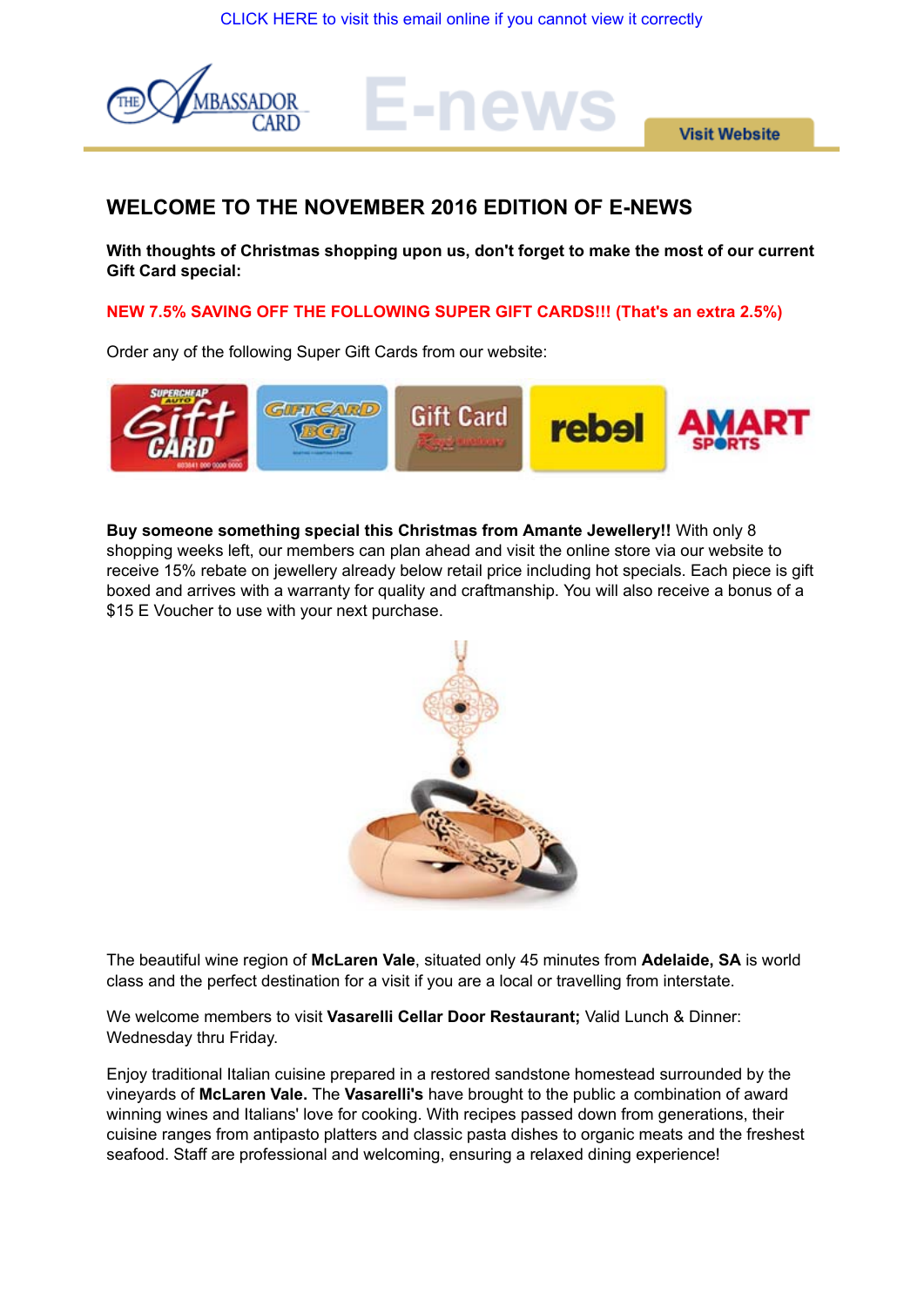

**Bluestone Restaurant, Flinders Lane in Melbourne, offers a dining experience that encapsulates a very Melbourne dining experience.** You are invited to step in off the busy street, step out of your busy lifestyle, and step into an inspiring retreat that harmonises nostalgia, elegance and innovative dining. Enjoy contemporary Melbourne cuisine by Executive Chef, Cody Cunningham who draws beautifully upon his experience in both India and The States. A Bluestone Restaurant experience - whether a daytime business luncheon, a romantic evening rendezvous, casual or a more formal social event - is a most uplifting experience in aesthetic surrounds.



With **School Holidays** approaching again, keep in mind some of our great member offers on attractions, such as:

# **PENGUINS at SEA LIFE Sydney Aquarium**

Embark on a journey of amazing discovery through **SEA LIFE, Sydney Aquarium's** extraordinary themed zones including **all-new Penguin Expedition.** This world first ride through experience will transport explorers on a sensory journey through the sub Antarctic to meet spectacular King and Gentoo penguins. Get face-to-fin with over 13,000 animals from 700 different species including majestic dugongs, jaw-some sharks and an array of tropical fish!



**NEW Croc Exhibit at WILD LIFE Sydney Zoo**

This December, WILD LIFE Sydney Zoo is set to tak**e their Australian animal a**dventure to the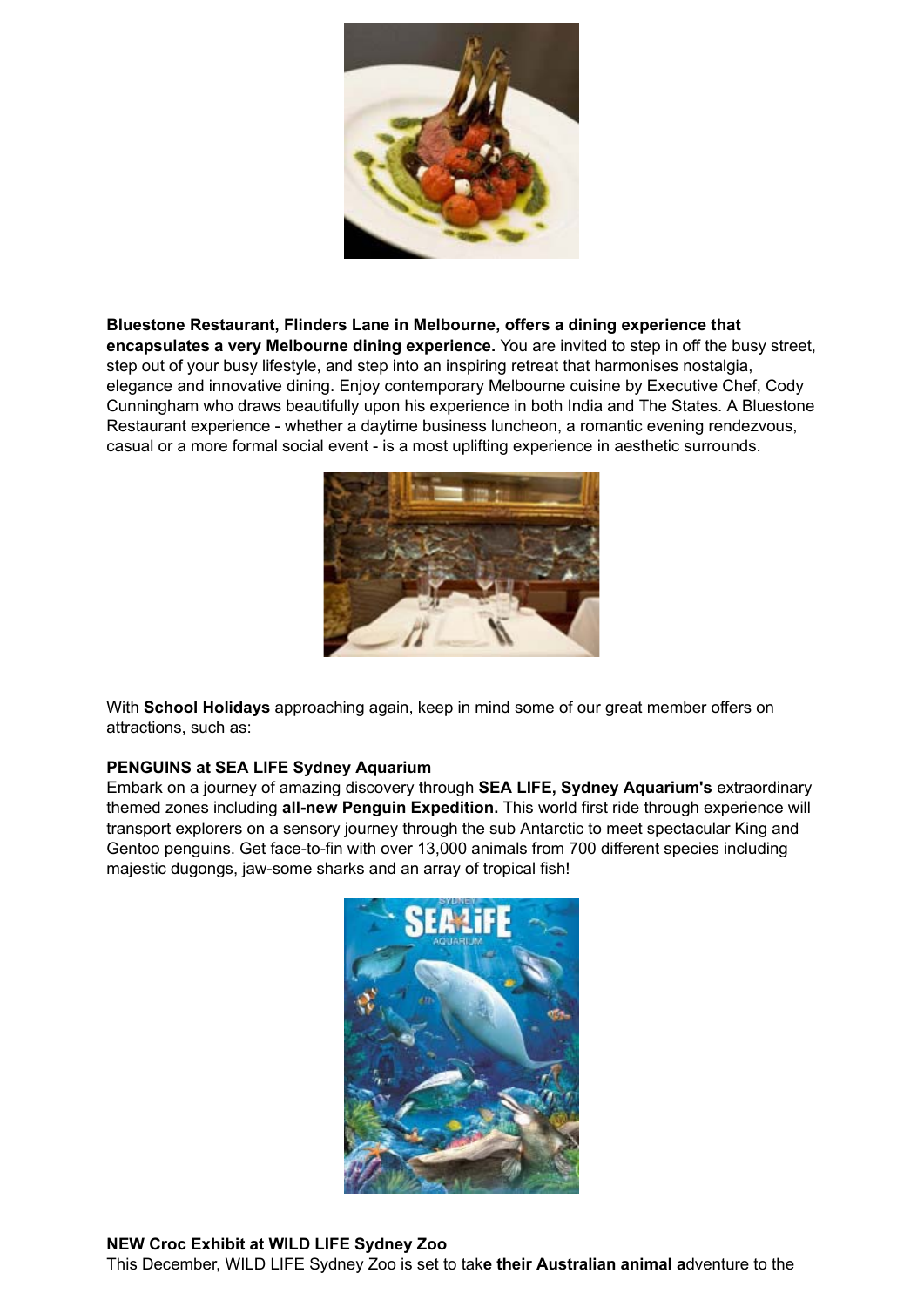next level, with the la**unch of the Darling Harbour** attraction's brand new "Crocodile Encounter" experience.



**Harem Turkish Restaurant in Kingston, ACT** offers a warm and exotic dining experience, with live belly dancing (most Friday and Saturday evenings) complemented by the flavours and tastes of traditional Turkish cuisine. Indulge yourself in the authentic experience of Turkey with family and friends and be spoilt by the friendly and professional service. There are two private rooms and projector for parties, functions and meetings. Fully licensed and BYO(wine only) as well. **Valid Lunch Tuesday thru Friday & Valid Dinner 7 nights per week.**



**Shores Restaurant / Grill / Lounge / Bar located in the Restaurant Precint of Westfield**

**Hornsby, NSW** boasts a truly mouth-watering offering. Try succulent top graded steaks, served to your liking. Our grilled pork ribs are tender as they are mouth watering and the grilled seafood selection is second to none.



**Kind Regards The Ambassador Card Team**

**Latest Offers: Recent Additions**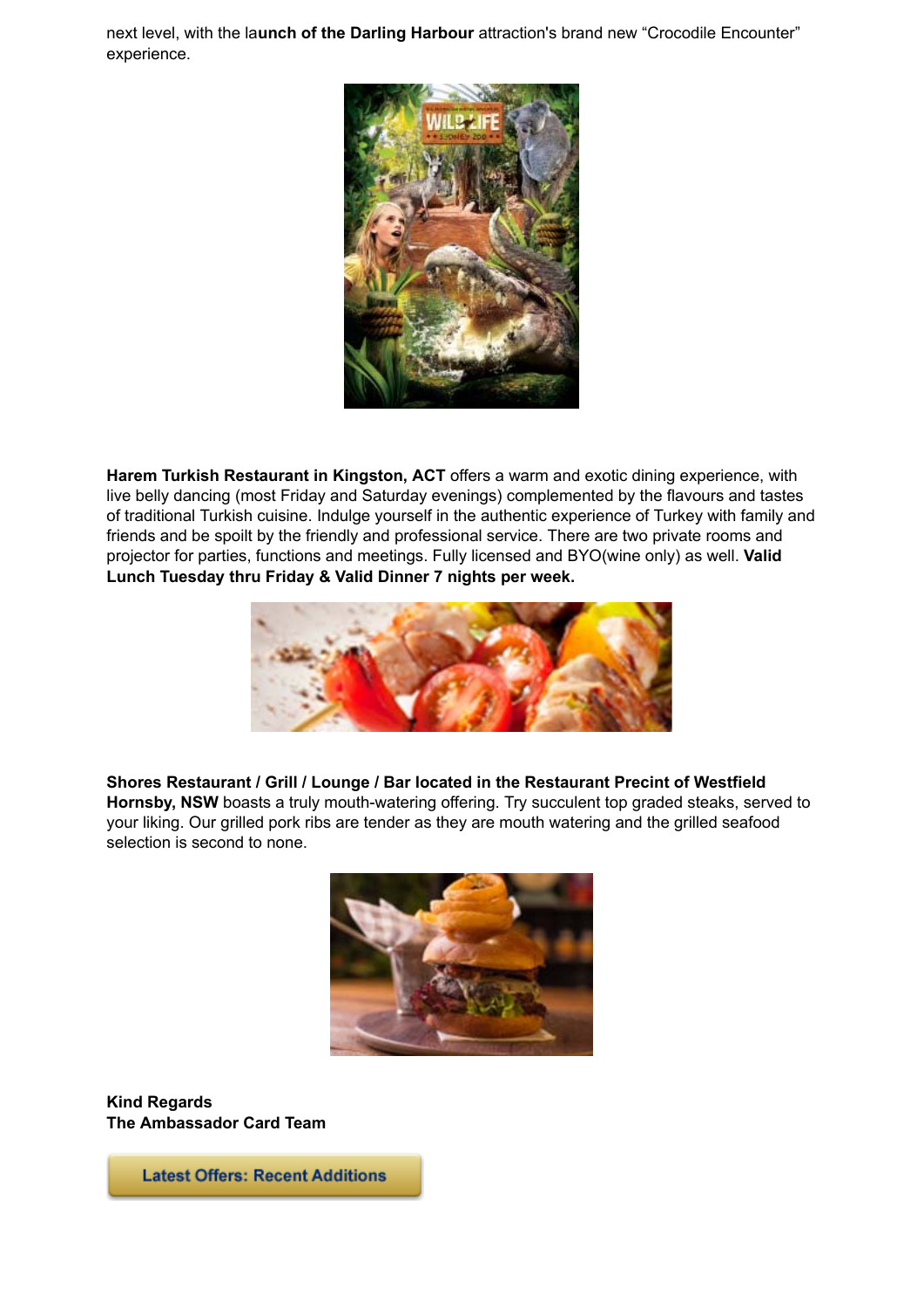# **Subscribe Today**

Subscribe Today is the online subscription store for Pacific Magazines Pty Ltd, which publishes many of the best known magazine brands in Australia including Better Homes and Gardens, Men's Health, Women's Health, marie claire, New Idea, Girlfriend, Home Beautiful, WHO and many more.

Ambassador Card holders will receive 15% off the already reduced prices of our entire range of magazines. Click here to take advantage of this offer: www.subscribetoday.com.au/ambassador.



# **Latest Offers Recent Additions**



#### **DecorArtive**

Members will receive 15% off by entering promo code AMB15

DecorArtive provides a range of paintings, wall art and home decor.

Online based, our lower overheads translate to value prices. Locally owned and operated, we ship Australia wide from Melbourne.

Phone 0434 555 708 Website www.decorartive.com.au



#### **Marrakech Restaurant**

Save up to \$25 off one main course with the payment of a main course of equal or greater value.

Valid Dinner: Sunday thru Friday. Closed Monday.

This is NOT a voucher, you must present your membership card/e-card at the end of the meal to redeem the offer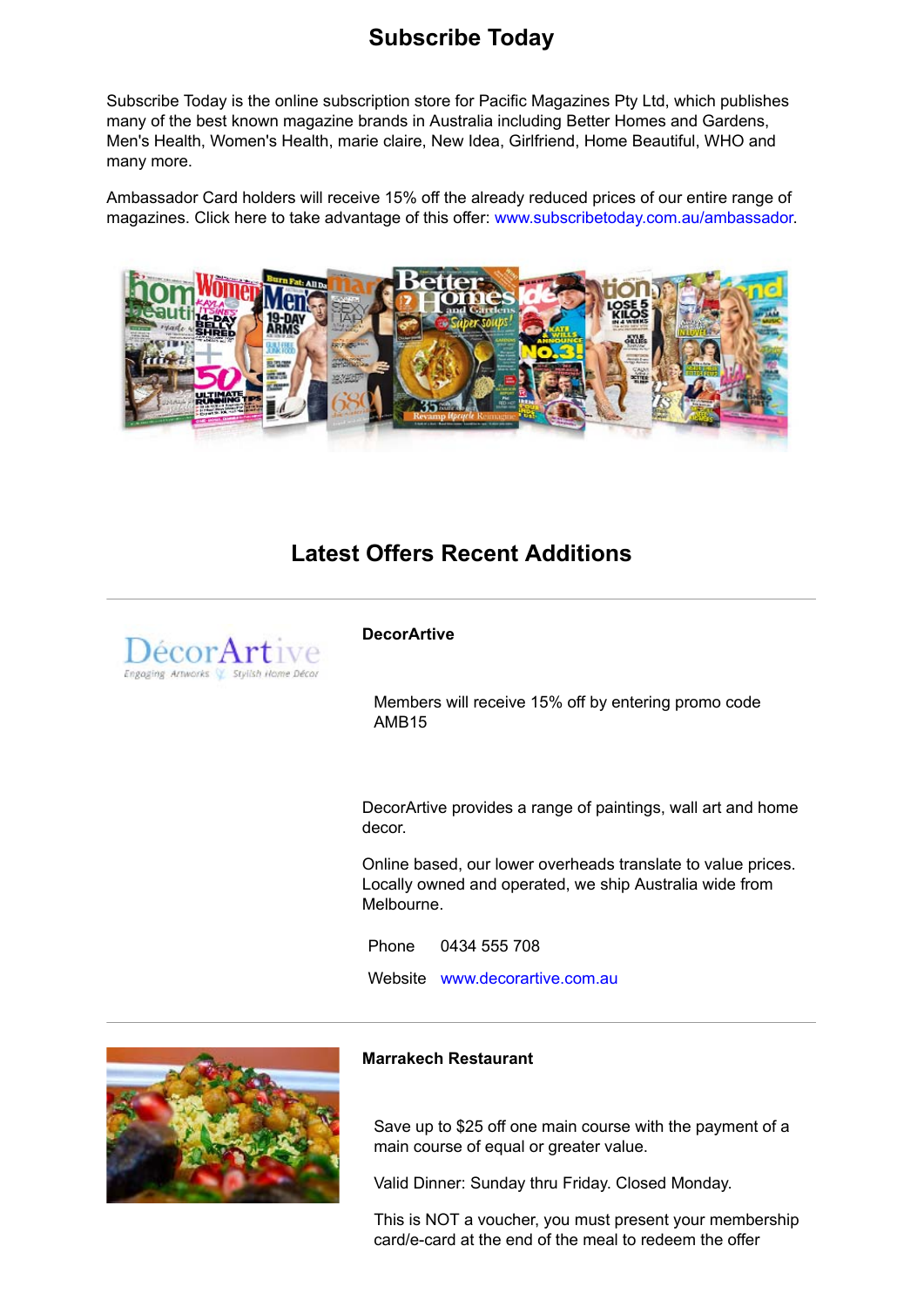Marrakesh in French Marrakech is a major city of Morocco. Moroccan spices give the cuisine its unique balanced flavour, from the classic mix of spices used in the 'Ras al Hanout', to the subtle flavour of Morocco's highest quality saffron.

| Phone (08) 8361 9696                               |
|----------------------------------------------------|
| Address 91 O'Connell Street<br>North Adelaide 5006 |
| Website www.marrakechrestaurant.com.au             |

## **RunStopShop**



Members will receive a 15% saving on goods purchased. Enter promo code AMC15

RunStopShop is a retailer of the best footwear, apparel, tech and accessories from top brands including Asics, New Balance, Adidas, Garmin, 2XU, Brooks, Saucony, Suunto and more. With 3 locations in Melbourne and online.

Phone (03) 9690 9575 Website www.runstopshop.com.au



#### **Barossa Weintal Hotel/Motel**

10% rebate on the best available rate of the day. Book via www.barossaweintal.com.au using promo code **ambassador.** Please check separate validation for Garden Restaurant.

Welcome to Barossa Weintal Hotel, located in the beautiful Barossa, South Australia. We invite you to experience our picturesque location famous for its wines, tranquil landscapes and hospitality, ideal for your next getaway, conference or function. Only an hour's drive from Adelaide.

| Phone (08) 8563 2303              |
|-----------------------------------|
| Address 235 Murray Street         |
| Website www.barossaweintal.com.au |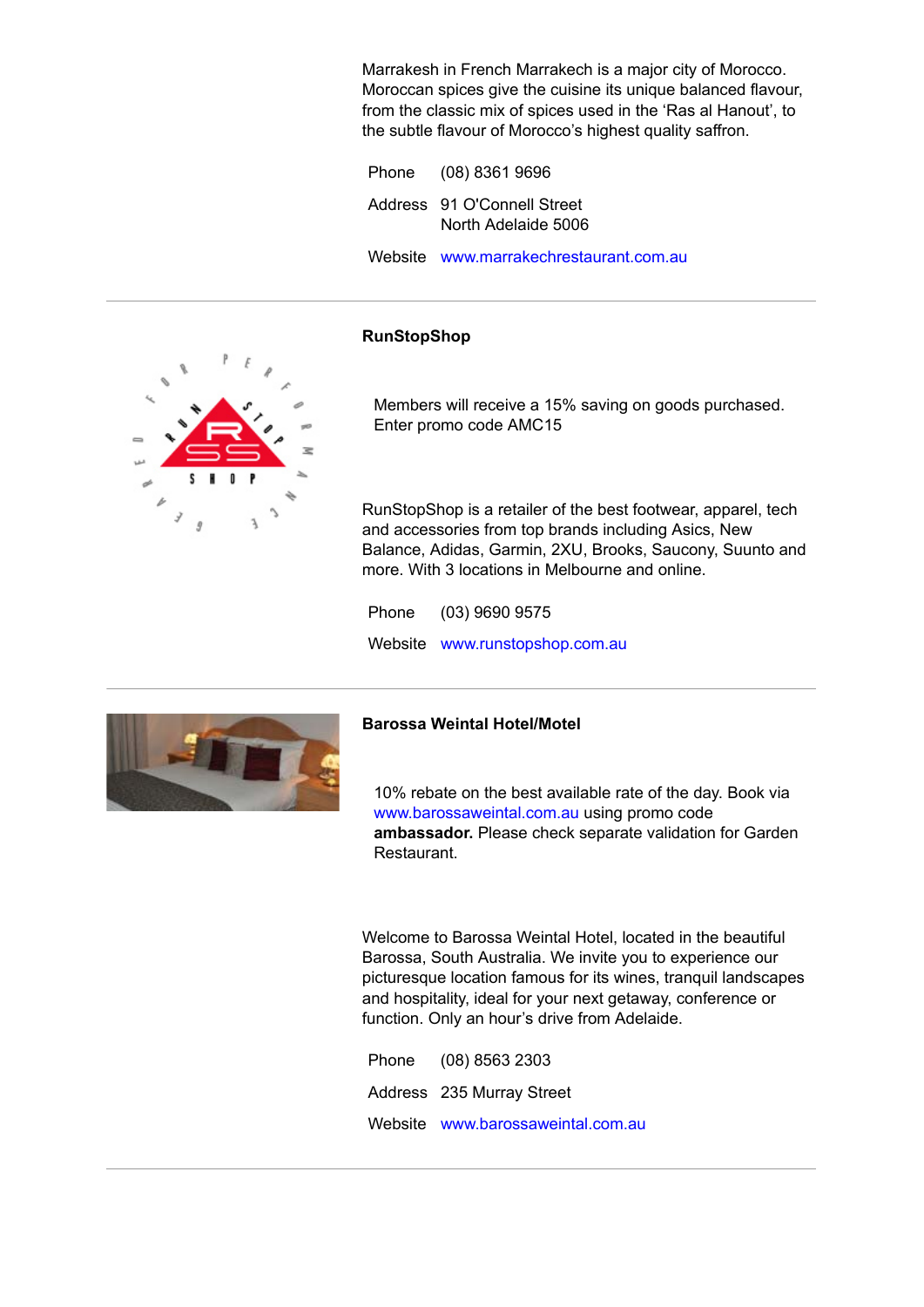

# **Garden Restaurant**

Save 25% off the total bill up to the value of \$20.

Valid: Dinner 7 nights.

This is NOT a voucher, you must present your membership card/e-card at the end of the meal to redeem the offer

| Phone (08) 8563 2303                      |
|-------------------------------------------|
| Address 235 Murray Street<br>Tanunda 5352 |
| Website www.barossaweintal.com.au         |



#### **Torba**

One complimentary main course with the payment of a main course of equal or greater value.

Valid Lunch & Dinner: 7 days.

This is NOT a voucher, you must present your membership card/e-card at the end of the meal to redeem the offer

We serve an eclectic mix of the best selected dishes from Italian, Bulgarian, Russian, Ukrainian, Hungarian, Georgian cuisines serving delicious and elegant food, scrumptious cocktails, acoustic and live jazz lounge music, while you sit back and relax enjoying the atmosphere.

Phone (07) 3844 1603 Address Shop 24 Little Stanley Street South Bank 4101

Website www.torba.com.au

# **Electrodry Carpet Cleaning**

Members are entitled to a 15% saving off Electrodry Carpet Dry Cleaning Service only. Not valid with any other offer, minimum charge of \$150.

Established for over 25 years, we're Australia's largest carpet dry cleaning company providing high quality service to over 100,000 clients every year. We're in 40+ locations Australia wide.

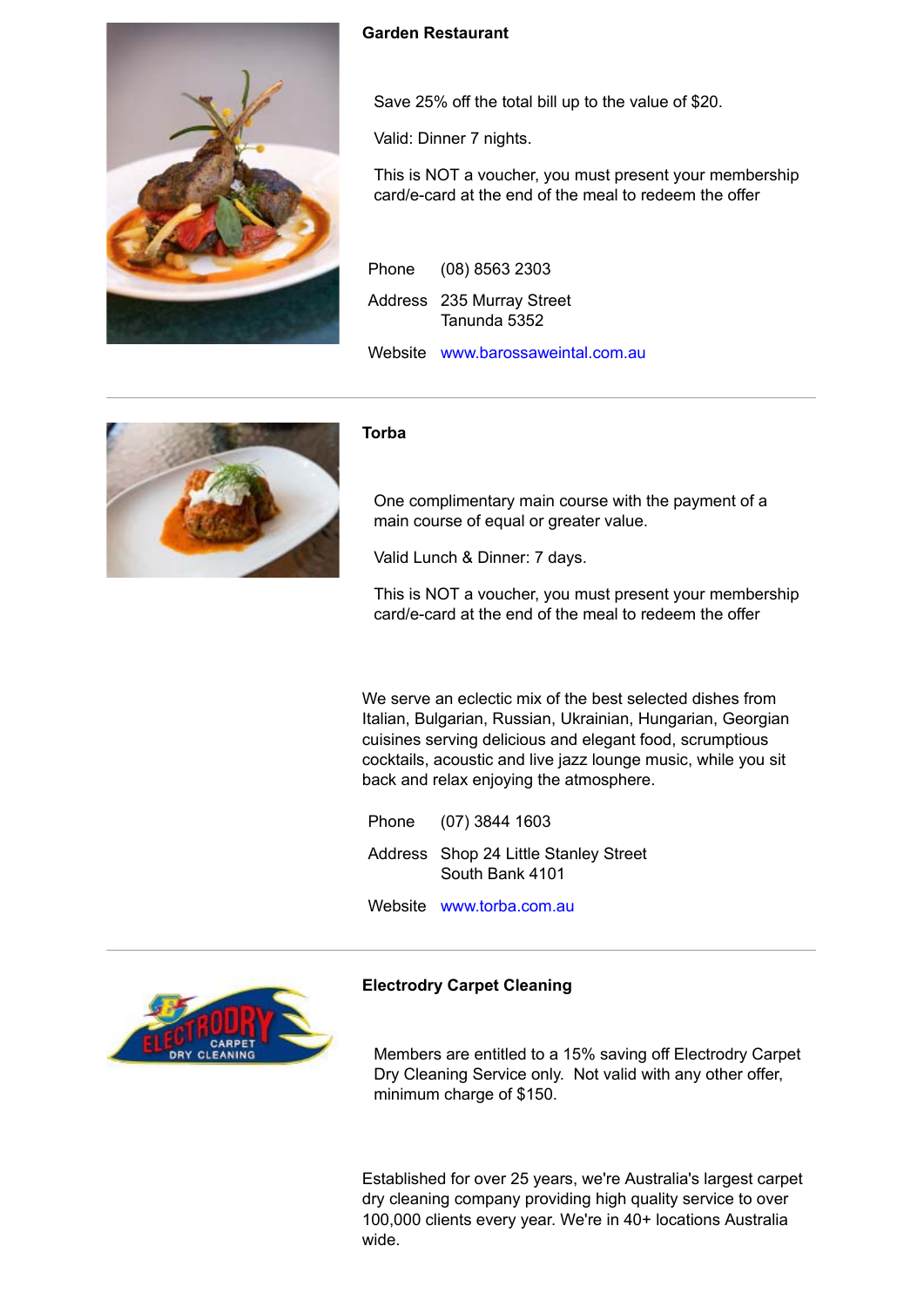Stratton Safety can strengthen your business and your career through expert work health and safety consultancy services and nationally recognised first aid and oxygen delivery certifications.

Phone 0405 321 874 Website www.strattonsafety.com.au

#### **Quban**

Save 25% off up to the value of \$25.

Valid Lunch: Wednesday thru Sunday

Valid Dinner: 7 nights per week

This is NOT a voucher, you must present your membership card/e-card at the end of the meal to redeem the offer

A newly renovated, modern cocktail bar with notoriously good traditional American smokehouse favourites, meats, burgers, & more.

Phone (03) 5223 1228 Address 11 Malop Street Geelong 3220

Website www.quban.com.au



# **Vision Direct**

Save 10% off sunglasses and prescription eyewear and 5% off contact lenses from Vision Direct.

Enter Discount Code Ambassador10 at check out to receive your sunglasses and prescription eyewear discount.

Enter Discount Code Ambassador5 at check out to receive your contact lenses discount.

Vision Direct is #1 in Eyewear with the Biggest Range, Best Service, Amazing prices!

At Vision Direct we are fully dedicated to providing our customers with the largest range of designer sunglasses, prescription eyewear, contact lenses, optical products and optical services at the best possible prices. Our customers can always rely on us for a vast selection of optical products from the latest eyewear trends to the classics that never go out of style. We pride ourselves in offering our customers great deals daily and guarantee an enjoyable shopping experience.